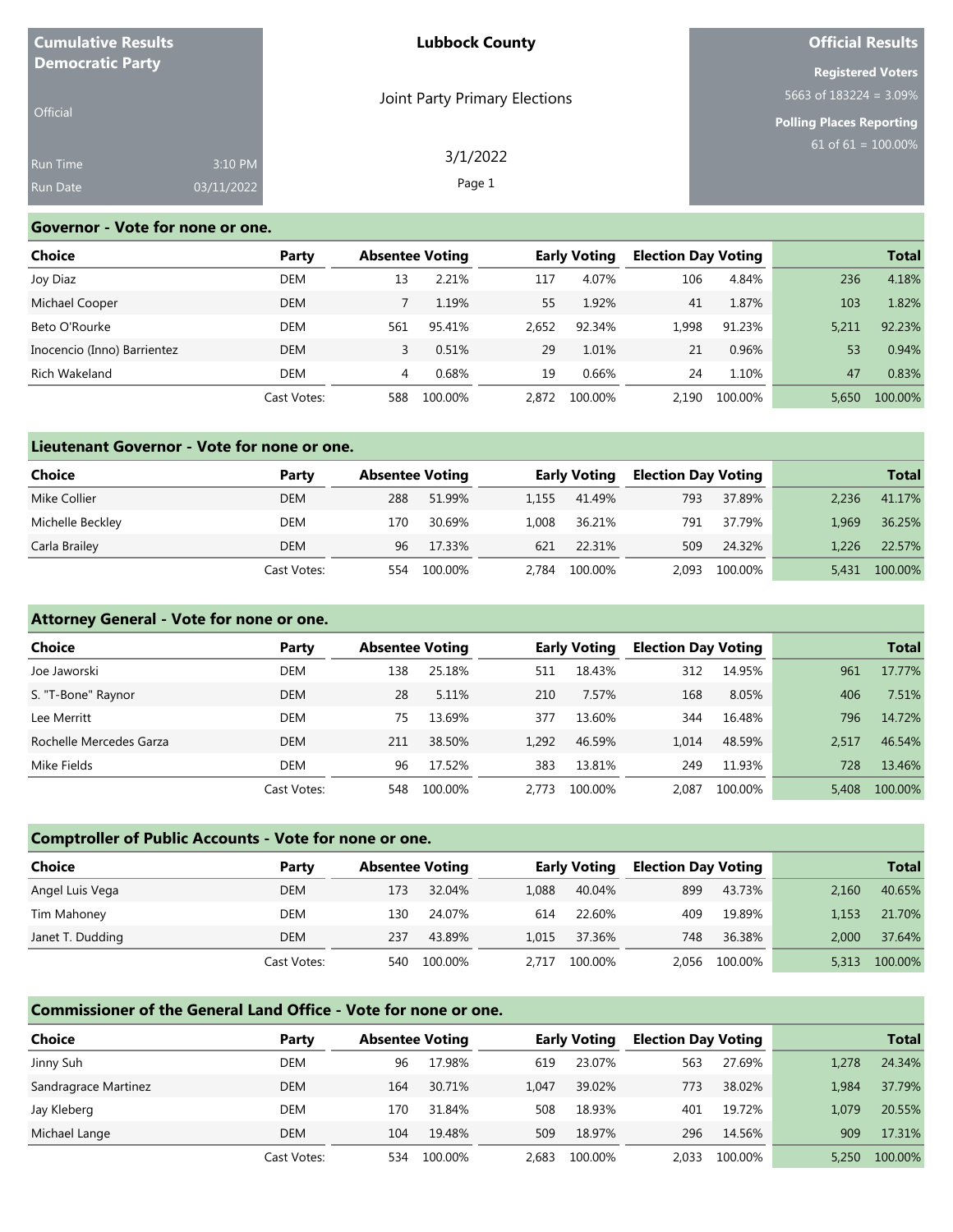| <b>Cumulative Results</b> |            | <b>Lubbock County</b>         | <b>Official Results</b>         |
|---------------------------|------------|-------------------------------|---------------------------------|
| <b>Democratic Party</b>   |            |                               | <b>Registered Voters</b>        |
|                           |            | Joint Party Primary Elections | 5663 of $183224 = 3.09\%$       |
| Official                  |            |                               | <b>Polling Places Reporting</b> |
| <b>Run Time</b>           | 3:10 PM    | 3/1/2022                      | $61 \text{ of } 61 = 100.00\%$  |
| <b>Run Date</b>           | 03/11/2022 | Page 2                        |                                 |
|                           |            |                               |                                 |

#### **Commissioner of Agriculture - Vote for none or one.**

| Choice     | Party       | <b>Absentee Voting</b> |         |       | <b>Early Voting</b> | , Election Day Voting |         |       | <b>Total</b> |
|------------|-------------|------------------------|---------|-------|---------------------|-----------------------|---------|-------|--------------|
| Susan Hays | DEM         | 384                    | 71.51%  |       | 2.268 83.47%        | 1.716                 | 83.42%  | 4.368 | 82.24%       |
| Ed Ireson  | <b>DEM</b>  | 153                    | 28.49%  |       | 449 16.53%          | 341                   | 16.58%  | 943   | 17.76%       |
|            | Cast Votes: | 537                    | 100.00% | 2.717 | 100.00%             | 2,057                 | 100.00% | 5,311 | 100.00%      |

#### **Railroad Commissioner - Vote for none or one.**

| Choice       | Party       | Absentee Voting |             |               |  | <b>Early Voting Election Day Voting</b> |  | <b>Total</b>  |
|--------------|-------------|-----------------|-------------|---------------|--|-----------------------------------------|--|---------------|
| Luke Warford | <b>DEM</b>  |                 | 512 100.00% | 2.643 100.00% |  | 2.017 100.00%                           |  | 5,172 100.00% |
|              | Cast Votes: |                 | 512 100.00% | 2,643 100.00% |  | 2,017 100.00%                           |  | 5.172 100.00% |

#### **Justice, Supreme Court, Place 3 - Vote for none or one.**

| <b>Choice</b>  | Party       | <b>Absentee Voting</b> |             |               |  | <b>Early Voting Election Day Voting</b> |  | <b>Total</b>  |
|----------------|-------------|------------------------|-------------|---------------|--|-----------------------------------------|--|---------------|
| Erin A. Nowell | <b>DEM</b>  |                        | 509 100.00% | 2,655 100.00% |  | 2,031 100.00%                           |  | 5,195 100.00% |
|                | Cast Votes: |                        | 509 100.00% | 2,655 100.00% |  | 2,031 100.00%                           |  | 5,195 100.00% |

# **Justice, Supreme Court, Place 5 - Vote for none or one. Choice Party Absentee Voting Early Voting Election Day Voting Total** Amanda Reichek DEM 508 100.00% 2,653 100.00% 2,025 100.00% 5,186 100.00% Cast Votes: 508 100.00% 2,653 100.00% 2,025 100.00% 5,186 100.00%

|                 | Justice, Supreme Court, Place 9 - Vote for none or one. |                        |               |                                         |               |  |  |  |  |  |  |  |
|-----------------|---------------------------------------------------------|------------------------|---------------|-----------------------------------------|---------------|--|--|--|--|--|--|--|
| Choice          | Party                                                   | <b>Absentee Voting</b> |               | <b>Early Voting Election Day Voting</b> | <b>Total</b>  |  |  |  |  |  |  |  |
| Julia Maldonado | DEM                                                     | 514 100.00%            | 2.670 100.00% | 2,035 100.00%                           | 5,219 100.00% |  |  |  |  |  |  |  |
|                 | Cast Votes:                                             | 514 100.00%            | 2.670 100.00% | 2,035 100.00%                           | 5,219 100.00% |  |  |  |  |  |  |  |

| Judge, Court of Criminal Appeals, Place 5 - Vote for none or one. |             |                        |             |               |                                         |               |       |              |
|-------------------------------------------------------------------|-------------|------------------------|-------------|---------------|-----------------------------------------|---------------|-------|--------------|
| Choice                                                            | Party       | <b>Absentee Voting</b> |             |               | <b>Early Voting Election Day Voting</b> |               |       | <b>Total</b> |
| Dana Huffman                                                      | DEM         |                        | 509 100.00% | 2.664 100.00% |                                         | 2.035 100.00% | 5.208 | 100.00%      |
|                                                                   | Cast Votes: |                        | 509 100.00% | 2.664 100.00% |                                         | 2.035 100.00% | 5,208 | 100.00%      |

# **Judge, Court of Criminal Appeals, Place 6 - Vote for none or one.**

| Choice         | Party       | <b>Absentee Voting</b> |             | <b>Early Voting</b> |               | Election Day Voting |               |       | <b>Total</b> |
|----------------|-------------|------------------------|-------------|---------------------|---------------|---------------------|---------------|-------|--------------|
| Robert Johnson | <b>DEM</b>  |                        | 507 100.00% |                     | 2,638 100.00% |                     | 2,002 100.00% | 5.147 | 100.00%      |
|                | Cast Votes: | 507                    | 100.00%     |                     | 2,638 100.00% |                     | 2,002 100.00% | 5.147 | 100.00%      |